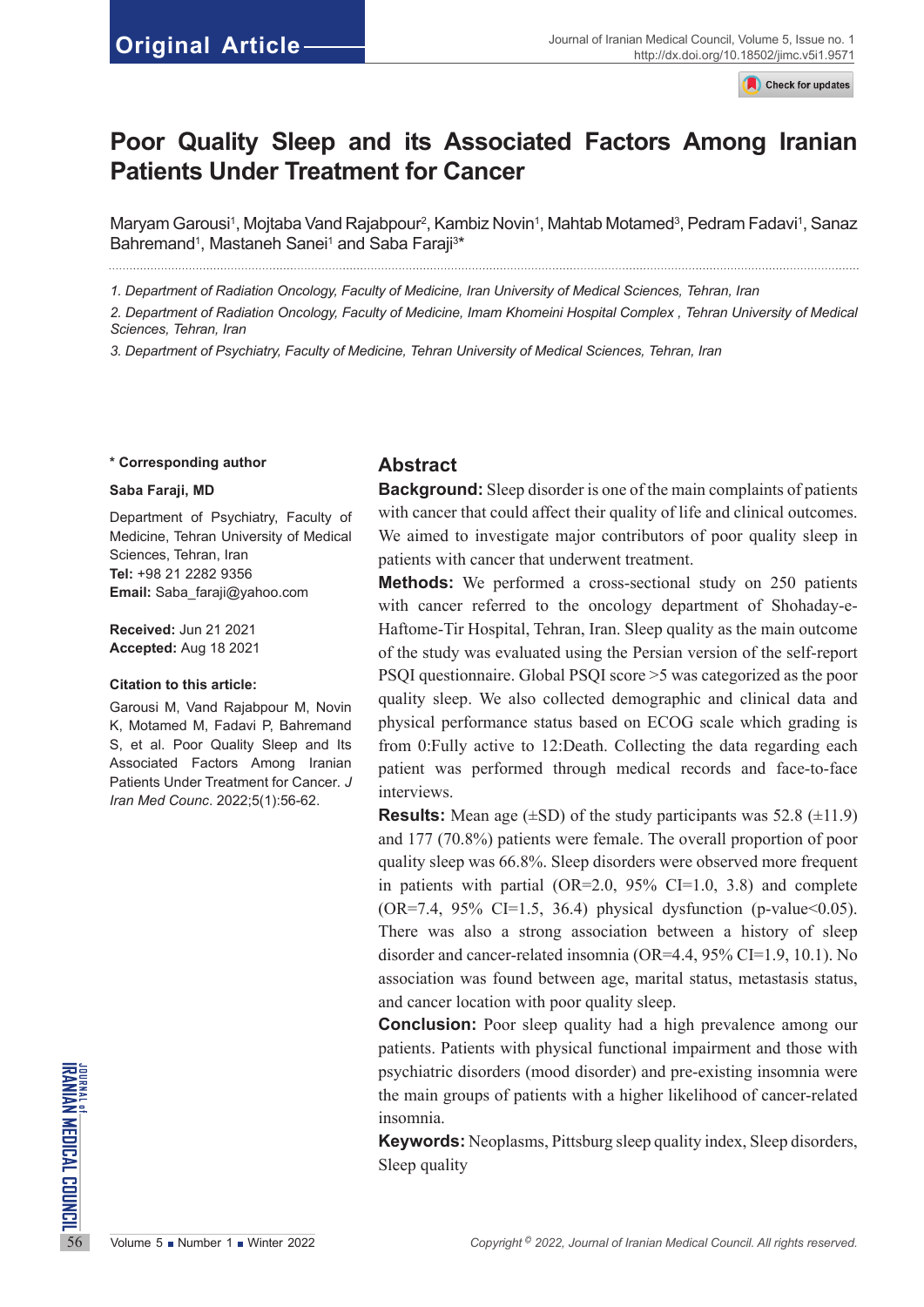## **Introduction**

Cancer is a global public health challenge with a growing trend across the world (1). This upward trend is more intense in low and middle income countries and cancer also has more lethal outcomes (2,3). According to GLOBOCAN, two thirds of cancer death occur in such countries (3). Cancer affects various aspects of patients' life. It comprises several mental and physical complications in cancer patients like pain, cancer treatment related fatigue, reduction of quality of life, immune system suppression and mental disorders (4). There are several evidences illustrating that quality of sleep in patients with cancer is also affected and it could be deteriorated due to cancer treatment and in one study conducted in Iran, it was shown that interventions focused on pain and fatigue management improve the patients sleep quality (5,6). Sleep disorder is known as a serious complaint in patients with cancer and is experienced by more than half of patients with cancer (4). Good quality sleep as a major need has strong relationship with quality of life and survival of patients with cancer (7). According to the previous studies, sleep deprivation is related to killer cell suppression that are essential part of immune system in combat against cancer cells and tumors (8). Therefore, in such circumstances, patients with cancer are more fragile against cancer and its consequences. It also makes them more vulnerable to infections and as a result, it can affect patients with cancer's clinical outcomes through another pathway (9).

factors of this phenomenon will be helpful to get a and physical performance status based on ECOG<br>better comprehension considering its mechanism scale (The Eastern Cooperative Oncology Group<br>to prevent it (11). However, t Several studies with different approaches have been already performed and many different factors have been addressed in relation to sleep disturbance in patients with cancer. Pain, treatment side effects, sex, age, psychological causes, depression, cancer stage and cancer primary location have been already investigated as the predisposing factors for cancer-related insomnia in patients with cancer (9-11). Cancer-related insomnia is considered as a modifiable outcome, and determining the main factors of this phenomenon will be helpful to get a better comprehension considering its mechanism to prevent it (11). However, there is no consensus regarding risk factors of poor sleep quality in patients with cancer who underwent cancer treatment. In the current study we applied the PSQI self-report approach to evaluate the quality of sleep in patients

with cancer. We also aimed to investigate risk factors of cancer-related poor quality sleep and performance status relation with sleep disorder in a sample of Iranian patients with cancer who underwent cancer treatment. There are few studies in this field in Iran addressing different types of cancer. Quality of sleep has a significant impact on a patient's quality of life. Therefore, early diagnosis and referral to a psychiatrist and interventions are extremely important.

#### **Materials and Methods**

The study was carried out on 250 cancer patients referred to the oncology department of Shohaday-e-Haftom-e-Tir Hospital, Tehran, Iran between April 2020 to December 2020.

The inclusion criteria were patients with solid tumors who are undergoing chemotherapy or radiotherapy or hormone therapy and are aged 20-80 years. The exclusion criteria included individuals over 80 years and under 20 years and a history of substance use disorder.

Sleep quality was the main interesting outcome that was assessed using the validated Persian version of Pittsburgh Sleep Quality Index (PSQI) questionnaire. PSQI includes 19 items that evaluates sleep quality in 7 distinctive subdomains as following: subjective sleep quality (1 question), sleep latency (2 questions), sleep duration (1 question), habitual sleep efficiency (3 questions), sleep disturbances (9 questions), use of sleep medication (1 question) and daytime dysfunction (2 questions). Score for each question ranged from 0 to 3. In this scoring scale, 0 represents "very good", 1 "fairly good", 2 "fairly bad" and 3 "very bad". Overall subjective sleep quality score was calculated through sum of all questions score and it ranged from 0 to 21. Higher score was associated with lower sleep quality and patients with score higher than 5 were categorized in bad sleep quality group. We also collected study participants demographic characteristics and their clinical history including age, sex, marital status, and physical performance status based on ECOG scale (The Eastern Cooperative Oncology Group scale). The ECOG Scale of Performance Status is one such measurement. It describes a patient's level of functioning in terms of their ability to care for themself, daily activity, and physical ability (walking, working, *etc*.). The grading is from 0: Fully active, able to carry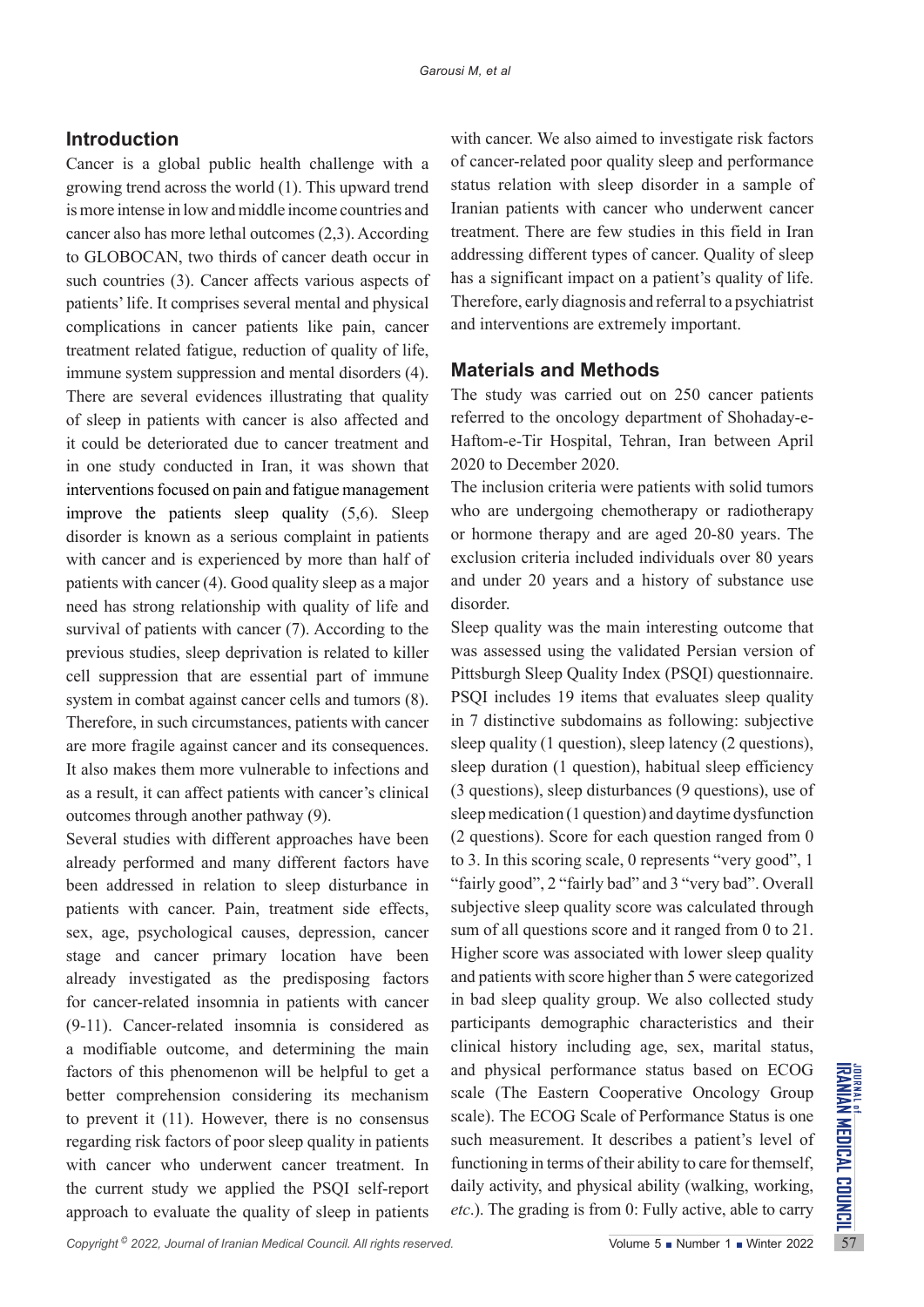on all pre-disease performances without restriction to 5: Dead (12), cancer site, metastasis status, metastasis location, type of the received treatment, history of psychiatric disorder, history of sleep disorder, and history of taking sleeping peels using both face-to-face interview and their medical records.

We used descriptive statistics to report our data. To evaluate the association between dichotomous variable, we applied Chi-Square test. Comparison of numerical variables was performed using Mann– Whitney U-test. Multiple logistic regression was also utilized to adjust the effect of confounding variables. We used Stata 14.1 to perform statistical analysis. Statistical significance level was p<0.05.

#### *Ethics approval*

The current study was approved by the Iran University of Medical Sciences. The ethical code is: IR.IUMS. FMD.REC.1400.042. Informed consent was also taken from each participant before the interview.

### **Results**

The study was performed on 250 cancer patients who underwent either radiotherapy or chemotherapy at an educational hospital in Tehran. Mean age (±SD) of study participants was  $52.8 \ (\pm 11.9)$  and  $177 \ (70.8\%)$ patients were female. More than half of the patients  $(56.0\%)$  were totally active (ECOG score=0) on ECOG scale, whereas only 2.0% were totally inactive (ECOG score=3). Breast cancer (45.2%) was the most prevalent cancer in the current study, followed by GI cancer (24.0%) and head and neck cancer (13.6%). Other clinical and demographic characteristics of the study participants were provided in table 1.

An upward trend was observed<br>proportion of poor sleep based<br>59.2% patients with ECOG 0<br>sleep, while it reached 100% a<br>Odds of poor sleep in patient<br>ECOG (score 2 and 3) was 7.<br>reference group (p-value=0.00<br>Volume 5 Number According to the data, 167 patients (66.8%) were categorized in poor sleep. The prevalence of poor sleep was drastically higher in female (71.7%) than male (54.7%) (Table 2). However, after adjustment in multiple regression model, no statistically significant association was observed (p-value=0.100) (Table 3). An upward trend was observed when we compared proportion of poor sleep based on ECOG score where 59.2% patients with ECOG 0 score had low quality sleep, while it reached 100% at the 3 score of ECOG. Odds of poor sleep in patients with higher score of ECOG (score 2 and 3) was 7.4 times higher than the reference group (p-value=0.008). History of insomnia

**Table 1.** The participants' demographic and clinical characteristics

| Gender                         | N              | $\frac{9}{6}$ |
|--------------------------------|----------------|---------------|
| Male                           | 73             | 29.2%         |
| Female                         | 177            | 70.8%         |
| <b>Marital status</b>          |                |               |
| Single                         | 30             | 12.0%         |
| Married                        | 220            | 88.0%         |
| <b>ECOG</b> performance status |                |               |
| 0                              | 140            | 56.0%         |
| $\mathbf{1}$                   | 89             | 35.6%         |
| $\overline{2}$                 | 16             | 6.4%          |
| 3                              | 5              | 2.0%          |
| Cancer type                    |                |               |
| <b>Breast</b>                  | 113            | 45.2%         |
| Gastrointestinal               | 60             | 24.0%         |
| Urinary system cancer          | 12             | 4.8%          |
| <b>Head and Neck</b>           | 34             | 13.6%         |
| <b>Brain</b>                   | 6              | 2.4%          |
| Female cancer                  | 23             | 9.2%          |
| <b>Skin</b>                    | $\overline{2}$ | 0.8%          |
| Metastasis status              |                |               |
| Present                        | 87             | 34.8%         |
| Absent                         | 163            | 65.2%         |
| <b>Metastasis location</b>     |                |               |
| Bone                           | 16             | 18.6%         |
| <b>Brain</b>                   | 11             | 12.7%         |
| Visceral                       | 59             | 68.6%         |
| Mood disorder                  |                |               |
| No                             | 188            | 75.2%         |
| Yes                            | 62             | 24.8%         |
| History of Sleep disorder      |                |               |
| No                             | 177            | 70.8%         |
| Yes                            | 73             | 29.2%         |
| History of taking sleep pills  |                |               |
| <b>No</b>                      | 201            | 80.4%         |
| Yes                            | 49             | 19.6%         |
| Total                          | 250            | 100%          |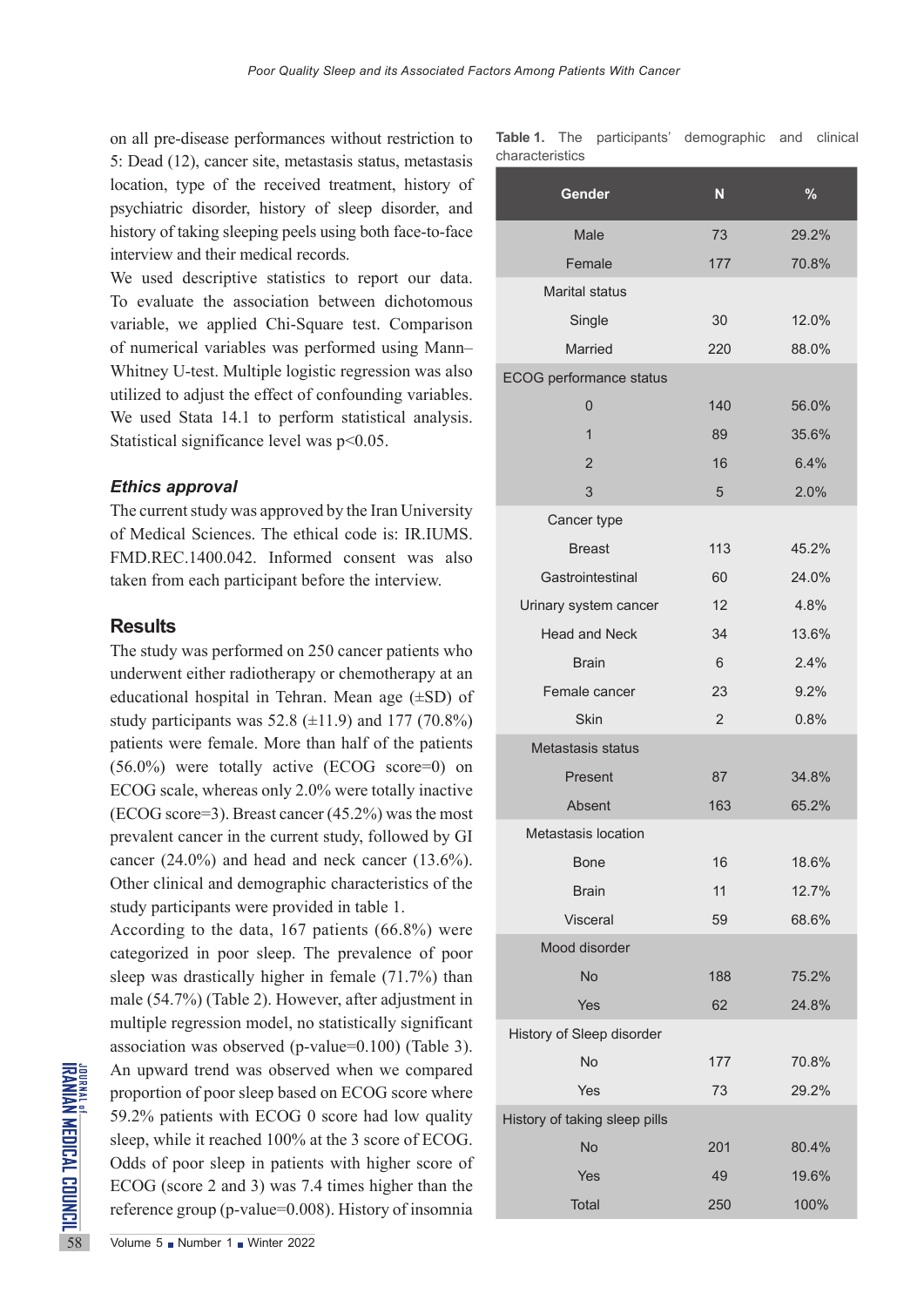| <b>Variable</b>      | poor sleep  |         |
|----------------------|-------------|---------|
| Gender               | $n$ (%)     | p-value |
| Male                 | 40 (54.7%)  |         |
| Female               | 127 (71.7%) | 0.010   |
| Age group            |             |         |
| 20-40                | 20 (55.5%)  |         |
| 41-60                | 106 (70.2%) |         |
| Over 60              | 41 (65.0%)  | 0.232   |
| <b>ECOG</b>          |             |         |
| 0                    | 83 (59.2%)  |         |
| $\mathbf{1}$         | 65 (73.0%)  |         |
| $\overline{c}$       | 14 (87.5%)  |         |
| 3                    | $5(100\%)$  | 0.013   |
| Disease stage        |             |         |
| Local cancer         | 105 (64.4%) |         |
| Metastatic cancer    | 62 (71.2%)  | 0.273   |
| Cancer site          |             |         |
| <b>Breast</b>        | 81 (71.6%)  |         |
| GI                   | 39 (65.0%)  |         |
| Other                | 47 (61.0%)  | 0.293   |
| <b>Mood Disorder</b> |             |         |
| No                   | 115 (61.1%) |         |
| Yes                  | 52 (83.8%)  |         |
| Sleeping pill        |             |         |
| No                   | 124 (61.6%) |         |
| Yes                  | 43 (87.7%)  | 0.011   |
| Sleep disorder       |             |         |
| <b>No</b>            | 104 (58.7%) |         |
| Yes                  | 63 (86.3%)  | < 0.001 |
| Total                | 167 (66.8%) |         |

**Table 2.** Distribution of sleep quality based on the participants' demographic and clinical characteristics

|  | Table 3. Determining contributing factors in bad quality |  |  |  |
|--|----------------------------------------------------------|--|--|--|
|  | sleep in the cancer patients                             |  |  |  |

| <b>Variable</b>      | <b>Adjusted</b><br>OR | 95% CI    | p-value |
|----------------------|-----------------------|-----------|---------|
| Gender               |                       |           |         |
| Male                 | Reference             |           |         |
| Female               | 1.9                   | 0.8, 4.1  | 0.100   |
| Age group            |                       |           |         |
| 20-40                | Reference             |           |         |
| 41-60                | 1.9                   | 0.8, 4.5  | 0.114   |
| Over <sub>60</sub>   | 1.1                   | 0.4, 3.2  | 0.741   |
| <b>ECOG</b>          |                       |           |         |
| $\overline{0}$       | Reference             |           |         |
| $\mathbf{1}$         | 2.0                   | 1.0, 3.8  | 0.031   |
| $\overline{2}$       | 7.4                   | 1.5, 36.4 | 0.013   |
| Disease stage        |                       |           |         |
| Local cancer         | Reference             |           |         |
| Metastatic cancer    | 1.5                   | 0.7, 2.8  | 0.232   |
| <b>Cancer</b> site   |                       |           |         |
| <b>Breast</b>        | Reference             |           |         |
| GI                   | 1.0                   | 0.4, 2.5  | 0.916   |
| Other                | 0.7                   | 0.3, 1.8  | 0.573   |
| <b>Mood Disorder</b> |                       |           |         |
| <b>No</b>            | Reference             |           |         |
| Yes                  | 2.2                   | 0.9, 4.9  | 0.054   |
| Sleep disorder       |                       |           |         |
| No                   | Reference             |           |         |
| Yes                  | 4.4                   | 1.9, 10.1 | < 0.001 |

Sleep disorder<br>
Sleep disorder<br>
No 104 (58.7%)<br>
Yes 63 (86.3%)<br>
Total 167 (66.8%)<br>
Copyright<sup>9</sup> 2022, Journal of Iranian Medical Council. All rights reserved.<br>
Copyright<sup>9</sup> 2022, Journal of Iranian Medical Council. All rig was addressed as the other contributing factor in the quality of sleep in cancer patients. Proportion of poor sleep in patients with history of sleep disorder was 86.3, which was considerably higher than patients without such history and the observed association was shown statistically significant (OR=4.7, 95% CI=1.9, 10.1) (p-value<0.001). No association between cancer stage, cancer location, age and sleep quality score was found.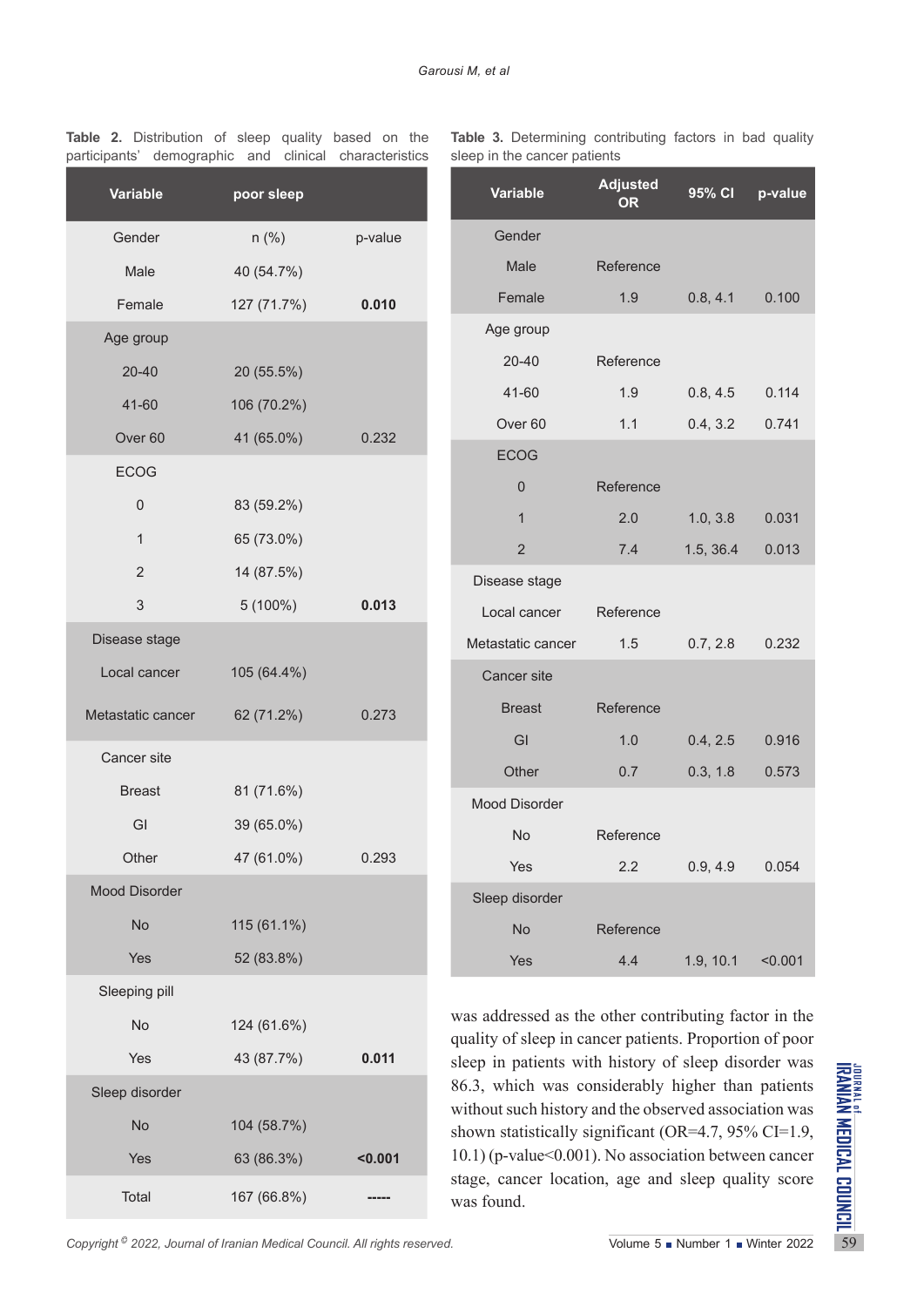|                              | Male,<br>(n: 73) | <b>Female</b><br>(n: 177) | <b>Total</b><br>(n:<br>250) |         |
|------------------------------|------------------|---------------------------|-----------------------------|---------|
| Domain score                 | Median<br>(IQR)  | Median<br>(IQR)           | Median<br>(IQR)             | p-value |
| Subjective sleep<br>quality  | 1(1)             | 1(1)                      | 1(1)                        | 0.372   |
| Sleep latency                | 1(1)             | 2(2)                      | 2(2)                        | < 0.001 |
| Duration of<br>sleep         | 1(2)             | 1(2)                      | 1(2)                        | 0.898   |
| Habitual sleep<br>efficiency | 1(2)             | 1(2)                      | 1(2)                        | 0.180   |
| Sleep<br>disturbances        | 1(0)             | 1(1)                      | 1(1)                        | 0.011   |
| Daytime<br>dysfunction       | 0(0)             | 0(0)                      | 0(0)                        | 0.610   |
| Sleep medical<br>use         | 0(1)             | 0(2)                      | 0(2)                        | 0.232   |
| Overall score                | 6 (5)            | 8(6)                      | 8(6)                        | 0.025   |

Table 4. Distribution of sleep quality score in study participants based on Pittsburgh Sleep Quality index in general and by its domains by gender

Besides, in table 4, we compared PSQI sleep quality score in overall and by its subdomains between male and female. Sleep disturbance, sleep latency and overall score of sleep quality on PSQI scale was highlighted significantly higher in female than male  $(p$ -value  $0.05)$  (Table 4).

#### **Discussion**

Poor quality sleep could affect several aspects of life and leads to a decrease in quality of life (7). It is estimated that prevalence of sleep disorders are virtually two times higher in patients with cancer and it is known as one of the main complaints of patients who suffer from cancer (13). The current study was aimed at evaluating prevalence of poor quality sleep in a sample of Iranian patients with cancer and determining the main drivers of this phenomenon.

Overall prevalence of poor qual<br>
sales was pretty high, and around 66<br>
reported bad sleep. This high was supported by previous studes<br>
values for poor quality sleep<br>
treated with chemotherapy ran<br>
in previously published r Overall prevalence of poor quality sleep in our sample was pretty high, and around 66.0% of the patients have reported bad sleep. This high prevalence of bad sleep was supported by previous studies (5,11). The reported values for poor quality sleep in patients with cancer treated with chemotherapy ranges from 50% to 75% in previously published reports and these values were

in line with our findings (14). High prevalence of poor quality sleep in patients with cancer might be referred to physical and mental complications arisen by life threatening nature of cancer. Cancer is known as a serious health condition that might finish the patient life; therefore, fear of death in cancer patients is linked to high level of stress and anxiety (15,16). Moreover, invasive treatment of cancer may lead to a couple of physical complications and adverse effects such as pain and physical performance status. Consequently, in presence of mental and physical problems in cancer patients' poor sleep quality sounds logical (6).

Median score of overall sleep quality score was significantly higher in female than male. We also spotted a significant difference in sleep latency and sleep disturbances sub-domains when we compared men with women. However, after adjustment for confounding variables the association between gender and sleep quality disappeared. We also found no association between age and marital status as it has been already demonstrated in previous studies (6,10). Although we found no indication that poor quality sleep was related to age interpretation of such association is complicated. Age might be considered as an intermediate factor in the causal pathway since it is a predisposing factor for a couple of mental and physical health conditions such as mood disorder, insomnia, pain threshold, *etc*. that might increase risk of poor sleep quality (17).

The results of the present study showed that patients with severe physical performance status were more likely to have poor sleep and quality of their night sleep was outstandingly lower than more active patients. The mentioned results were similar to previous published reports. However, generalizability of these findings is still controversial since many studies have shown that investigation of physical performance status is partially biased (17). However, it is argued that impaired physical performance status can result in prolonged absence from work and ultimately losing job in patients with cancer who underwent cancer treatment. It can also lead to psychological dysfunction due to unemployment and the further financial problems related to cost of cancer treatment particularly in communities with poor and unequal health system (17,18).

We also found that mood disorders and history of insomnia were the other main contributors of poor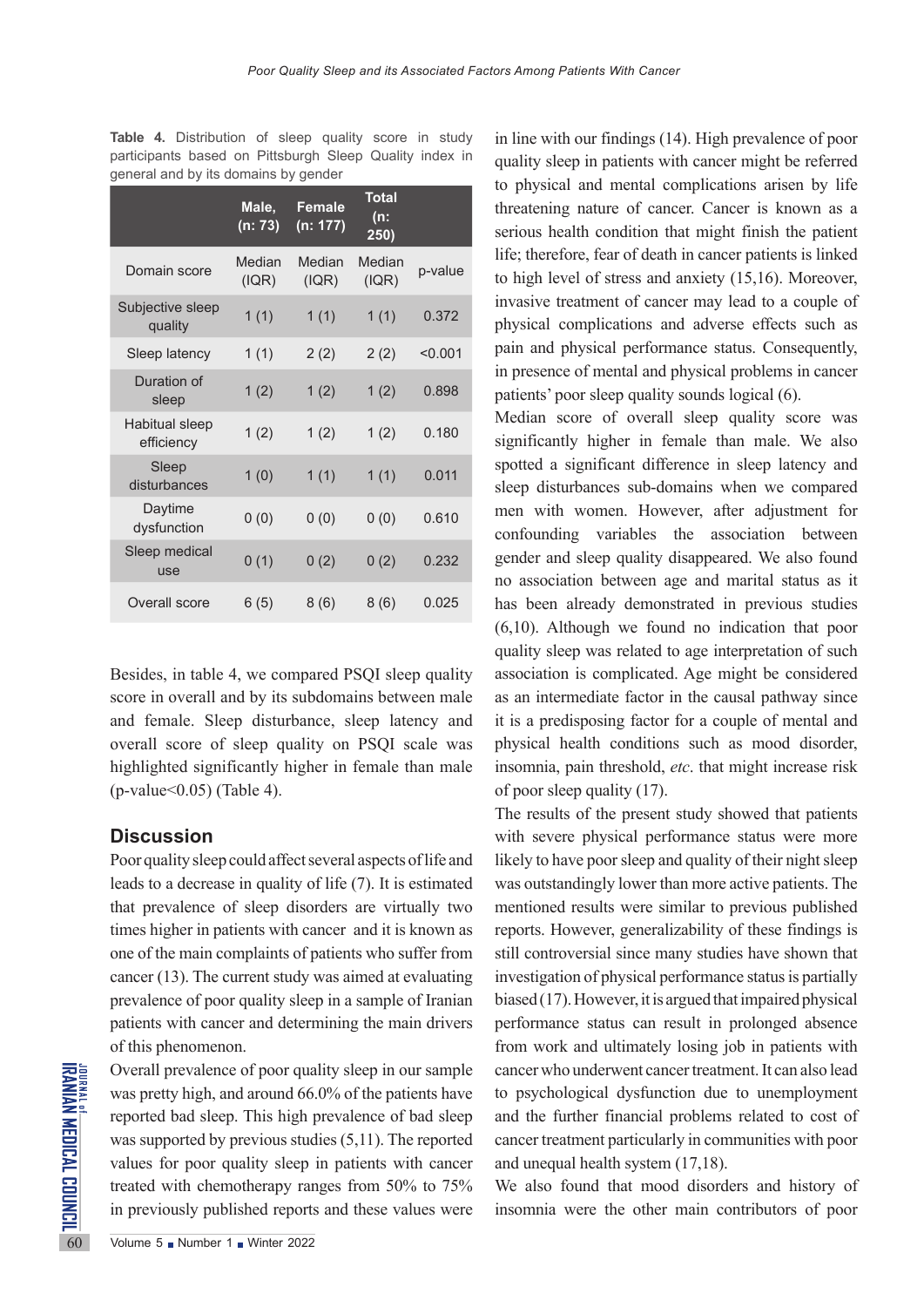quality sleep in cancer patients. Romito *et al* have already shown a strong correlation between mental health and quality of night sleep in cancer patients. They demonstrated that quality of sleep in patients with depression, distress and anxiety was strongly lower (19). The same finding was also reported by George *et al* that show an association between overall disturbed mood and poor sleep quality (11).

We used a self-report approach to investigate the quality of sleep and it was our main limitation in the current study. Additionally, we had limitations in sample size and study power. Another limitation is lack of data regarding pain assessment, cancer treatment, related fatigue, and tobacco and opium use in the current study. However, we performed the study on a sample of cancer patients including both early and advanced cancer cases. A robust statistical method was also utilized in order to address the main contributing factor of cancer-related insomnia in cancer patients who underwent cancer treatment.

prevalence problem affecting most of cancer patients. Patients with physically impaired function and those with mood disorders were the main groups of patients with higher likelihood of cancer-related insomnia. Thus, it is logical that we emphasized the role of mental and physical health of cancer patients and attempted to keep patients optimally healthy and functional during their course of cancer treatment.

# **Acknowledgements**

None.

# **Conflict of Interest**

The authors declare no conflict of interest.

## *Informed consent*

Informed consent was obtained from all the participants included in the study.

## **Funding**

**Conclusion**

Poor sleep quality is shown a common and high

The authors declare that the current study was not financially supported by any institution or organization.

# **References**

1. Bray F, Ferlay J, Soerjomataram I, Siegel RL, Torre LA, Jemal A. Global cancer statistics 2018: GLOBOCAN estimates of incidence and mortality worldwide for 36 cancers in 185 countries. CA Cancer J Clin 2018 Nov;68(6):394-424.

2. Kanavos P. The rising burden of cancer in the developing world. Ann Oncol 2006 Jun 1;17:viii15-23.

3. Cancer Key Statistics World Health Organization; 2021. Available from: https://www.who.int/cancer/resources/ keyfacts/en/#:~:text=Cancer%20is%20a%20leading%20cause%20of%20death%20worldwide.&text=More%20 than%20two%20thirds%20of,colorectal%2C%20stomach%20and%20liver%20cancers.

4. Noroozi M. Quality of sleep and related factors in Breast Cancer Patients Receiving Chemotherapy in Qom 2011. Iranian Quarterly J Breast Dis 2012 Jan 10;4(4):51-60.

5. Akman T, Yavuzsen T, Sevgen Z, Ellidokuz H, Yilmaz AU. Evaluation of sleep disorders in cancer patients based on Pittsburgh Sleep Quality Index. Eur J Cancer Care 2015 Jul;24(4):553-9.

*Copyright* <sup>©</sup> 2022, *Journal of Iranian Medical Council. All rights reserved.<br>
<i>Copyright* <sup>©</sup> 2022, *Journal of Iranian Medical Council. All rights reserved.<br>
<i>Copyright* <sup>©</sup> 2022, *Journal of Iranian Medical Council.* 6. Jalali R, Rezaei M, Khaledi Paveh B, Aznab M, AmiriFard N, Mohammadi E. Sleep Disorder and its Correlates in Patients Undergoing Chemotherapy. Iran J Nurs 2016 Apr;29(99):76-85.

7. Zeitlhofer J, Schmeiser‐Rieder A, Tribl G, Rosenberger A, Bolitschek J, Kapfhammer G, et al. Sleep and quality